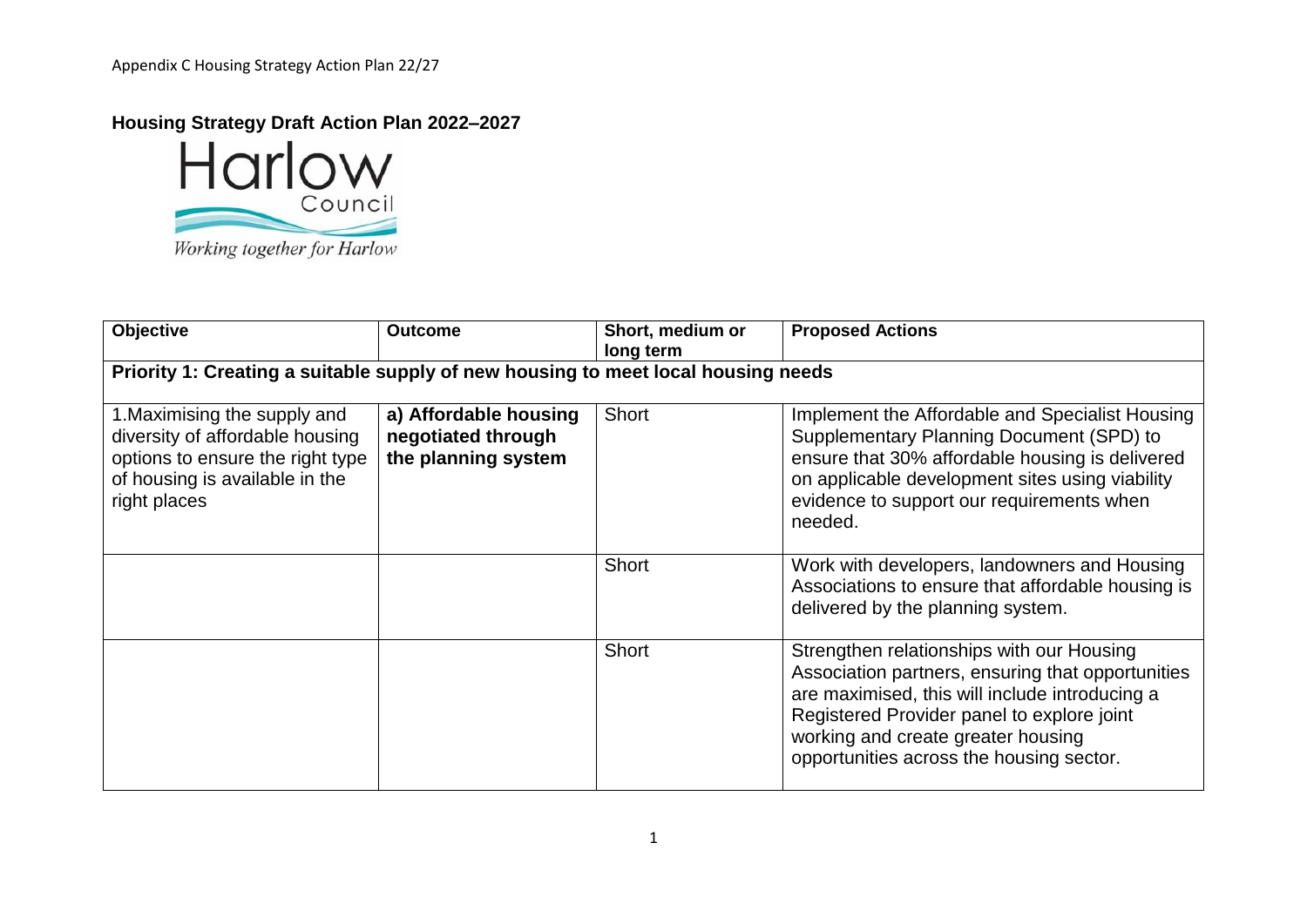|                                                                                                                           |                                                                                                                              | <b>Short</b> | Monitor the delivery and affordability of new<br>affordable homes achieved through the planning<br>process                                                                                                                                                                                                            |
|---------------------------------------------------------------------------------------------------------------------------|------------------------------------------------------------------------------------------------------------------------------|--------------|-----------------------------------------------------------------------------------------------------------------------------------------------------------------------------------------------------------------------------------------------------------------------------------------------------------------------|
|                                                                                                                           | b) Diversifying the<br>range of affordable<br>housing options to<br>provide greater<br>affordable choice for<br>local people | Medium       | Investigate the feasibility of different housing<br>tenure options and promote as appropriate                                                                                                                                                                                                                         |
|                                                                                                                           |                                                                                                                              | <b>Short</b> | Maintain and promote the Self Build Register<br>delivering appropriate numbers of serviced plots<br>to meet the needs indicated by the Self-build<br>Register.                                                                                                                                                        |
|                                                                                                                           |                                                                                                                              | <b>Short</b> | Investigate the provision of First Homes, a<br>Government priority as part of our affordable<br>housing requirements and publish an addendum<br>to this SPD to give additional guidance to the<br>Council's requirements for First Homes based on<br>evidence reflecting Harlow's needs where this<br>can be applied. |
| 2. Increase the supply of new<br>housing generally across the<br>town to meet the needs of local<br>residents and workers | a) Increased new build<br>completions                                                                                        | <b>Short</b> | Implement the policies in the new Local Plan<br>and monitor the implementation of the Housing<br><b>Delivery Test Action Plan</b>                                                                                                                                                                                     |
|                                                                                                                           | b) Supporting growth<br>through the Harlow<br>and Gilston Garden<br><b>Town</b>                                              | <b>Short</b> | Support the delivery of the Harlow and Gilston<br><b>Garden Town</b>                                                                                                                                                                                                                                                  |
|                                                                                                                           | c)Enabling self-build<br>and custom build                                                                                    | <b>Short</b> | Implement the Affordable Housing and Specialist<br><b>Housing Supplementary Planning Document</b>                                                                                                                                                                                                                     |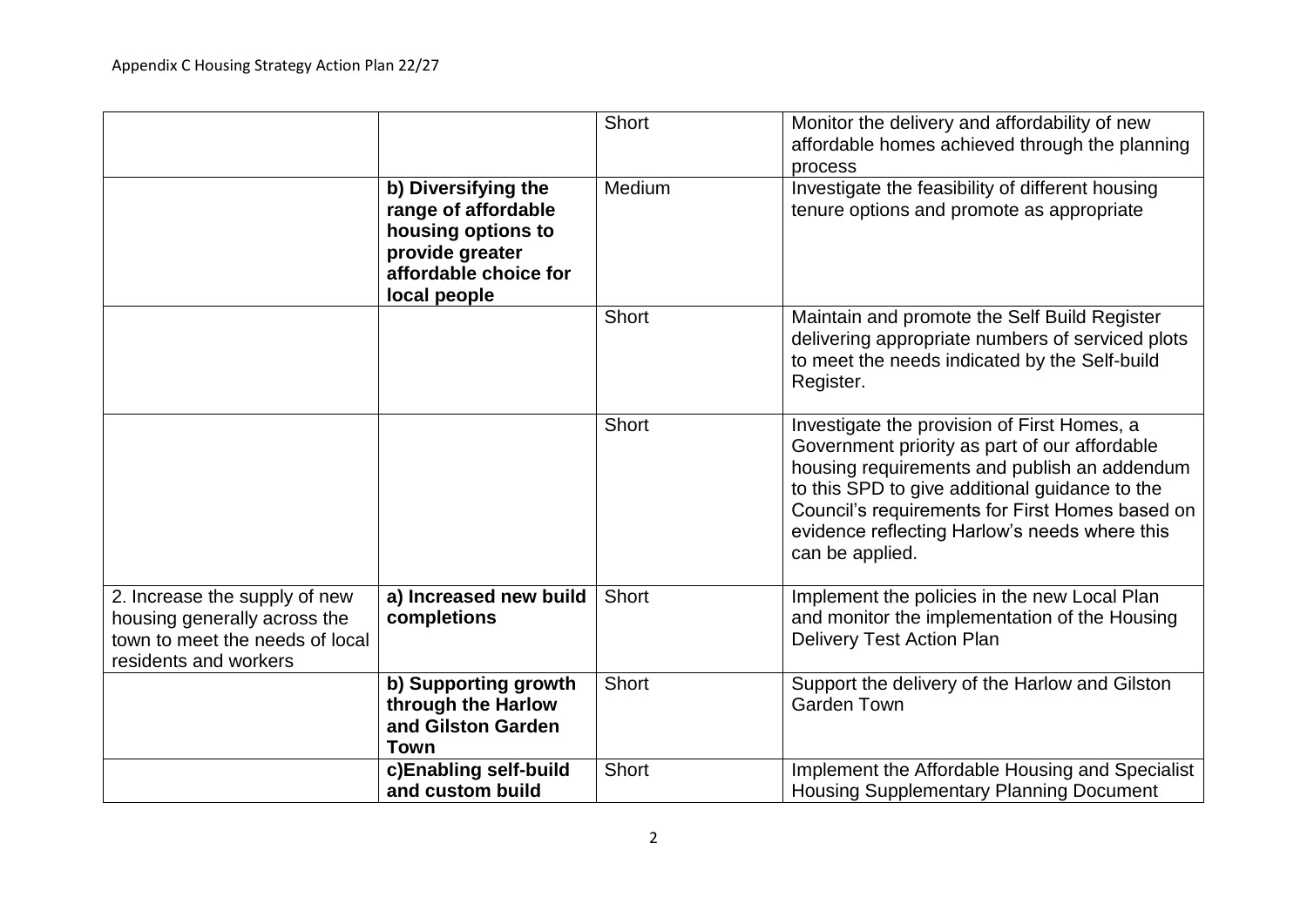|                                                                           | housebuilding                                             |              | section on Self-build and Custom Build housing<br>/ Community Led Development adopted in 2021.                                                                                                                                                                                                                |
|---------------------------------------------------------------------------|-----------------------------------------------------------|--------------|---------------------------------------------------------------------------------------------------------------------------------------------------------------------------------------------------------------------------------------------------------------------------------------------------------------|
|                                                                           |                                                           | Medium       | Deliver appropriate numbers of serviced plots to<br>meet the needs indicated by the Self-build<br>Register                                                                                                                                                                                                    |
| 3. Develop a Council House<br>building Programme                          | a) Develop the<br>Council's<br>housebuilding<br>programme | Medium       | Deliver a successful Council house building<br>programme, delivering 100 homes between<br>2022 and 2027 to meet local needs.                                                                                                                                                                                  |
|                                                                           |                                                           | <b>Short</b> | Deliver energy efficient / carbon neutral new<br>homes which will create savings for our<br>residents in the future                                                                                                                                                                                           |
|                                                                           |                                                           | <b>Short</b> | Apply the Garden Town Sustainability Checklist<br>indicators to the Council house building<br>programme                                                                                                                                                                                                       |
|                                                                           |                                                           | Long         | Explore opportunities and feasibility of<br>developing innovative housing schemes that<br>meet a specialist housing need through the<br>Council Housebuilding programme                                                                                                                                       |
|                                                                           |                                                           | <b>Short</b> | Explore funding mechanisms that will support<br>the delivery of the Council Housebuilding<br>programme including maximising the use of<br>Right to Buy receipts, additional HRA borrowing,<br>cross subsidy schemes for mixed tenure<br>developments and reinvesting return from sales<br>into future schemes |
| Priority 2 - Addressing the housing needs of target and vulnerable groups |                                                           |              |                                                                                                                                                                                                                                                                                                               |
| 1.Addressing the housing<br>needs of target groups                        | a) Homeless                                               | <b>Short</b> | Implement the Council's Homelessness and<br>Rough Sleepers Strategy 2019 to 2024                                                                                                                                                                                                                              |
|                                                                           |                                                           | Long         | Review the quality and supply of temporary<br>accommodation, exploring the need for a more                                                                                                                                                                                                                    |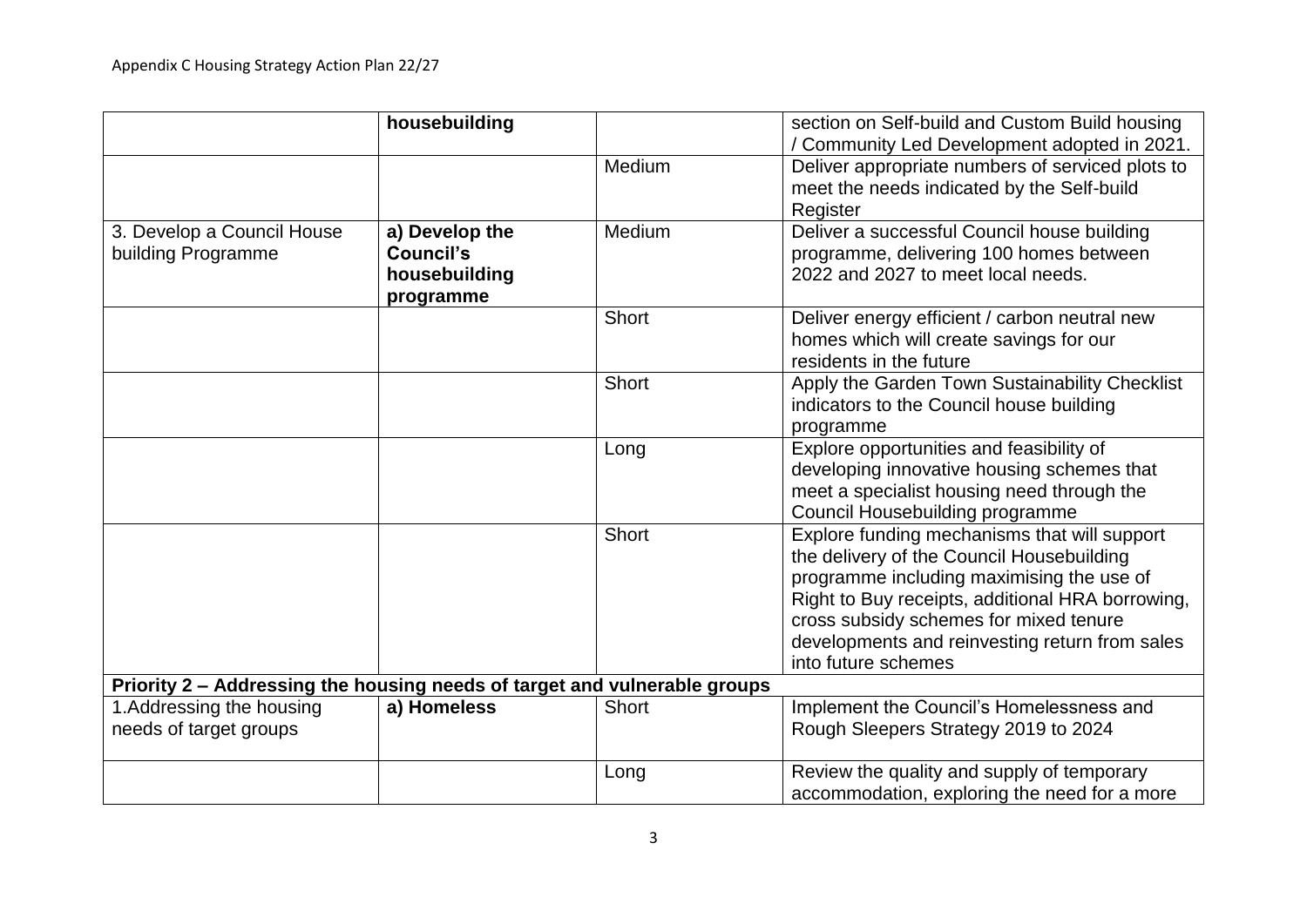|                                             |              | permanent solution to help reduce expenditure<br>on temporary accommodation.                                                                                                                                                                        |
|---------------------------------------------|--------------|-----------------------------------------------------------------------------------------------------------------------------------------------------------------------------------------------------------------------------------------------------|
| b) Supported Housing                        | <b>Short</b> | Implement and monitor Policy H5 of the Local<br>Plan and implement the Affordable Housing and<br><b>Specialist Housing Supplementary Planning</b><br>Document to ensure adequate numbers of<br>accessible and wheelchair adapted homes are<br>built |
|                                             | Medium       | Work with Essex County Council to identify and<br>address the future housing needs of older<br>people, people with learning disabilities and<br>other vulnerable persons.                                                                           |
|                                             | <b>Short</b> | Implement the recommendations of the Scrutiny<br>Report on Housing and accommodation<br>requirements for adults with a moderate / severe<br>learning disability                                                                                     |
| c) Young people<br>leaving care             | Long         | Investigate opportunities to improve the<br>provision for care leavers within Harlow                                                                                                                                                                |
| d) Gypsy and<br>travellers                  | Medium       | Implement policy H10 of the Local Plan which<br>supports new travellers sites if there is a proven<br>need and all appropriate criteria is met                                                                                                      |
| e) Housing for people<br>under 35 years old | Medium       | Investigate examples of good practice and<br>innovative housing models that could be<br>adopted in Harlow that could provide affordable<br>housing for people under 35 years old.                                                                   |
| f) Key workers                              | Medium       | Investigate the feasibility of providing affordable<br>housing schemes for key workers supporting<br>local employers to recruit and retain staff.                                                                                                   |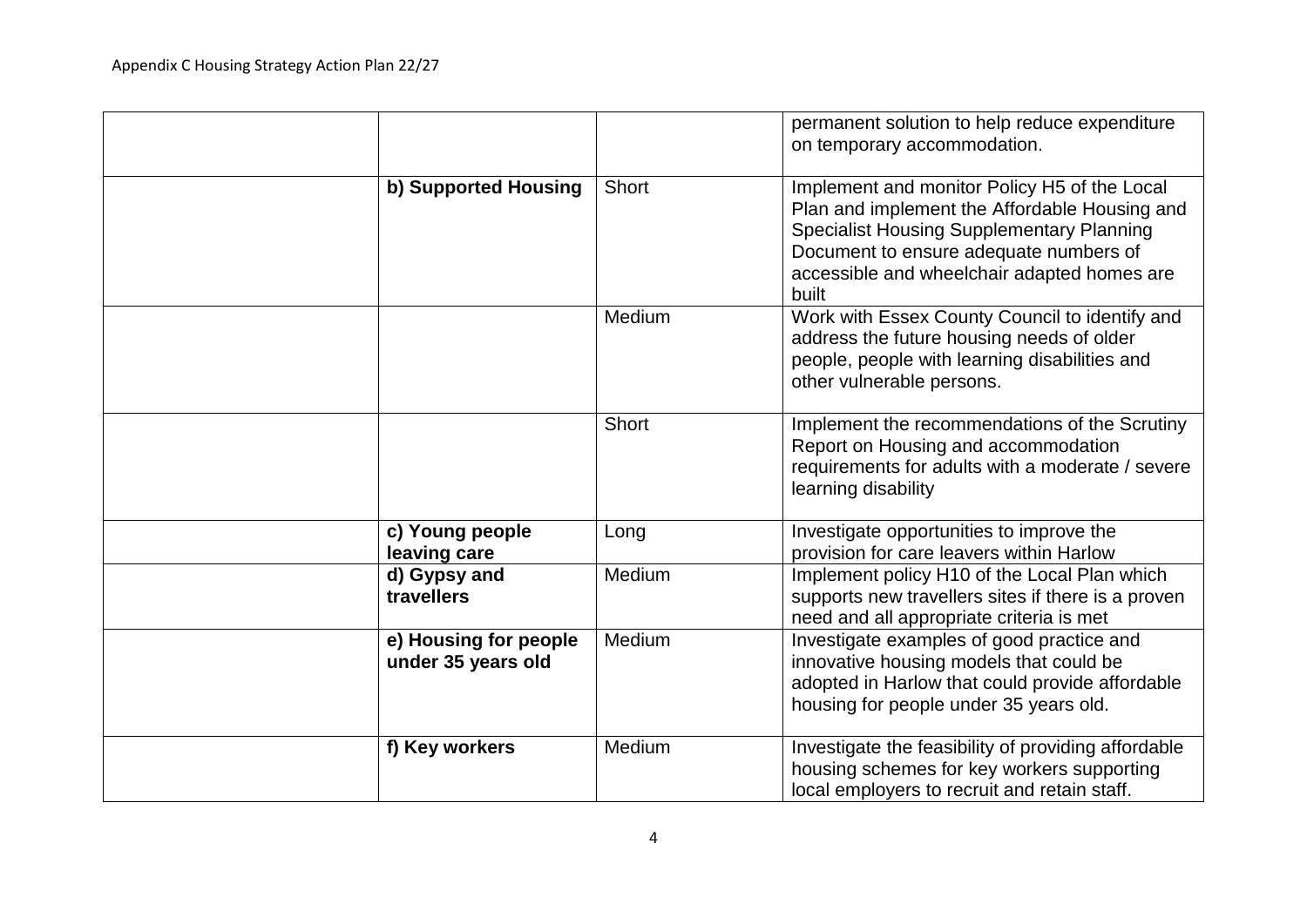|                                                                                                       | g) Ex-offenders                                                                                                                                | <b>Short</b> | Implement the Essex-wide Prisoner Housing<br>Protocol to help prevent ex-offenders sleeping<br>rough or moving into accommodation which is<br>unsafe for themselves and others                                                                                                                             |
|-------------------------------------------------------------------------------------------------------|------------------------------------------------------------------------------------------------------------------------------------------------|--------------|------------------------------------------------------------------------------------------------------------------------------------------------------------------------------------------------------------------------------------------------------------------------------------------------------------|
|                                                                                                       | h) Veterans                                                                                                                                    | <b>Short</b> | Implement the Essex Armed Forces Community<br>Covenant                                                                                                                                                                                                                                                     |
| <b>Priority 3 - Improving housing in the Private Sector</b>                                           |                                                                                                                                                |              |                                                                                                                                                                                                                                                                                                            |
| 1. Understanding the<br>importance of the private<br>rented sector within the local<br>housing market | a) Using the private<br>rented sector to help<br>meet local housing<br>need                                                                    | <b>Short</b> | Monitor the growth of the private rented sector                                                                                                                                                                                                                                                            |
|                                                                                                       |                                                                                                                                                | <b>Short</b> | Administer the HMO licensing and maintain the<br><b>HMO</b> register                                                                                                                                                                                                                                       |
|                                                                                                       |                                                                                                                                                | <b>Short</b> | Monitor the town-wide Article 4 direction                                                                                                                                                                                                                                                                  |
|                                                                                                       |                                                                                                                                                | <b>Short</b> | Raise awareness of tenant's rights in relation to<br>Section 21 notices - ensure access to good<br>quality housing advice in a timely fashion                                                                                                                                                              |
|                                                                                                       |                                                                                                                                                | Medium       | Set up a Harlow Landlords Forum to help<br>monitor standards, highlight potential grant<br>opportunities and support homeless prevention<br>initiatives such as promoting Rent Deposit<br>Guarantee Scheme.                                                                                                |
|                                                                                                       | b) Limit the impact of<br>the growth of<br>permitted<br>development office<br>conversions and other<br>commercial premises<br>into residential | <b>Short</b> | Continue to develop better relationships with<br>Councils who are making out of town<br>placements of homeless people into the Harlow<br>Permitted Development accommodation and<br>monitor the effectiveness of the Protocols<br>between Harlow Council and other Councils that<br>have been put in place |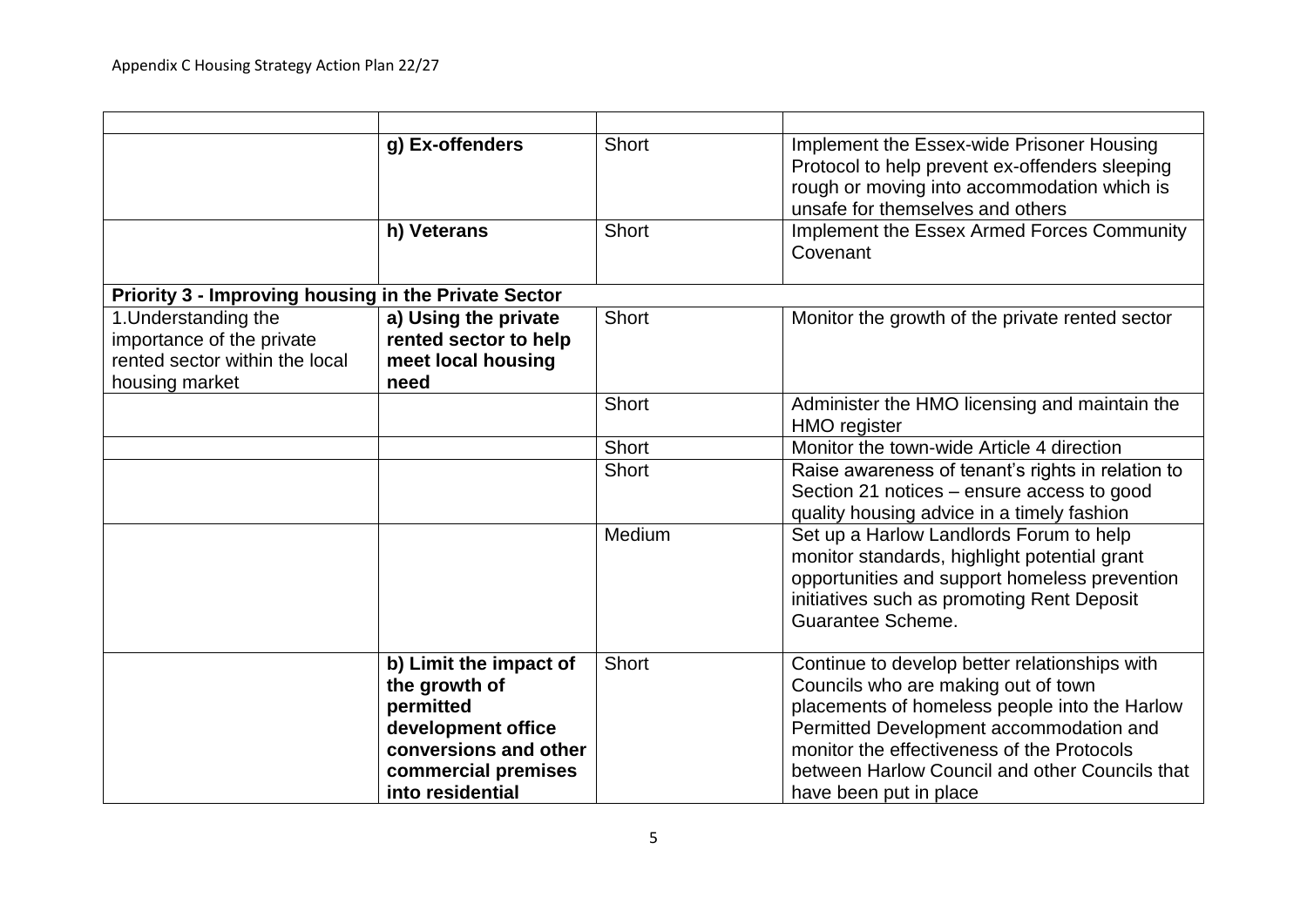|                                                                                                                          | accommodation                                                                                          |              |                                                                                                                                                                                                                                                        |
|--------------------------------------------------------------------------------------------------------------------------|--------------------------------------------------------------------------------------------------------|--------------|--------------------------------------------------------------------------------------------------------------------------------------------------------------------------------------------------------------------------------------------------------|
|                                                                                                                          |                                                                                                        | <b>Short</b> | Monitor the success of the Article 4 Directions<br>that have been served on office buildings and<br>other Permitted Developments across the town<br>and ensure that they are renewed as required                                                       |
| 2. Improving conditions of the<br>wider private sector                                                                   | a) Reduction in empty<br>homes                                                                         | <b>Short</b> | Monitor and review empty homes in the District<br>ensuring that properties do not fall into disrepair<br>and are available for let or purchase.                                                                                                        |
| <b>Priority 4 - Supporting the regeneration of Harlow</b>                                                                |                                                                                                        |              |                                                                                                                                                                                                                                                        |
| 1. Supporting the regeneration<br>and growth of Harlow                                                                   | a) Supporting the<br>growth of the town via<br>the Harlow and<br><b>Gilston Garden Town</b><br>project | Short        | Actively work in partnership with the Harlow and<br>Gilston Garden Town partners to successfully<br>deliver the growth planned via the Garden Town<br>project                                                                                          |
|                                                                                                                          |                                                                                                        | <b>Short</b> | Apply the Garden Town Sustainability Checklist<br>to all planning applications to support the net<br>zero ambitions.                                                                                                                                   |
| 2. Ensuring the delivery of new<br>housing in the Town Centre<br>contributes to a vibrant and<br>sustainable Town Centre | a) Supporting the<br>regeneration of the<br><b>Town Centre through</b><br>housing provision            | <b>Short</b> | Implement the Town Centre Masterplan and<br>develop a Town Centre Supplementary Planning<br>Document.                                                                                                                                                  |
|                                                                                                                          |                                                                                                        | <b>Short</b> | Explore funding opportunities to help deliver<br>housing as part of regeneration schemes within<br>the Town Centre                                                                                                                                     |
|                                                                                                                          |                                                                                                        | Medium       | Investigate the feasibility of Town Centre sites<br>being used for specialist housing such as key<br>worker housing, older people's housing,<br>affordable housing options for people aged<br>under 35 years or inter-generational housing<br>schemes. |